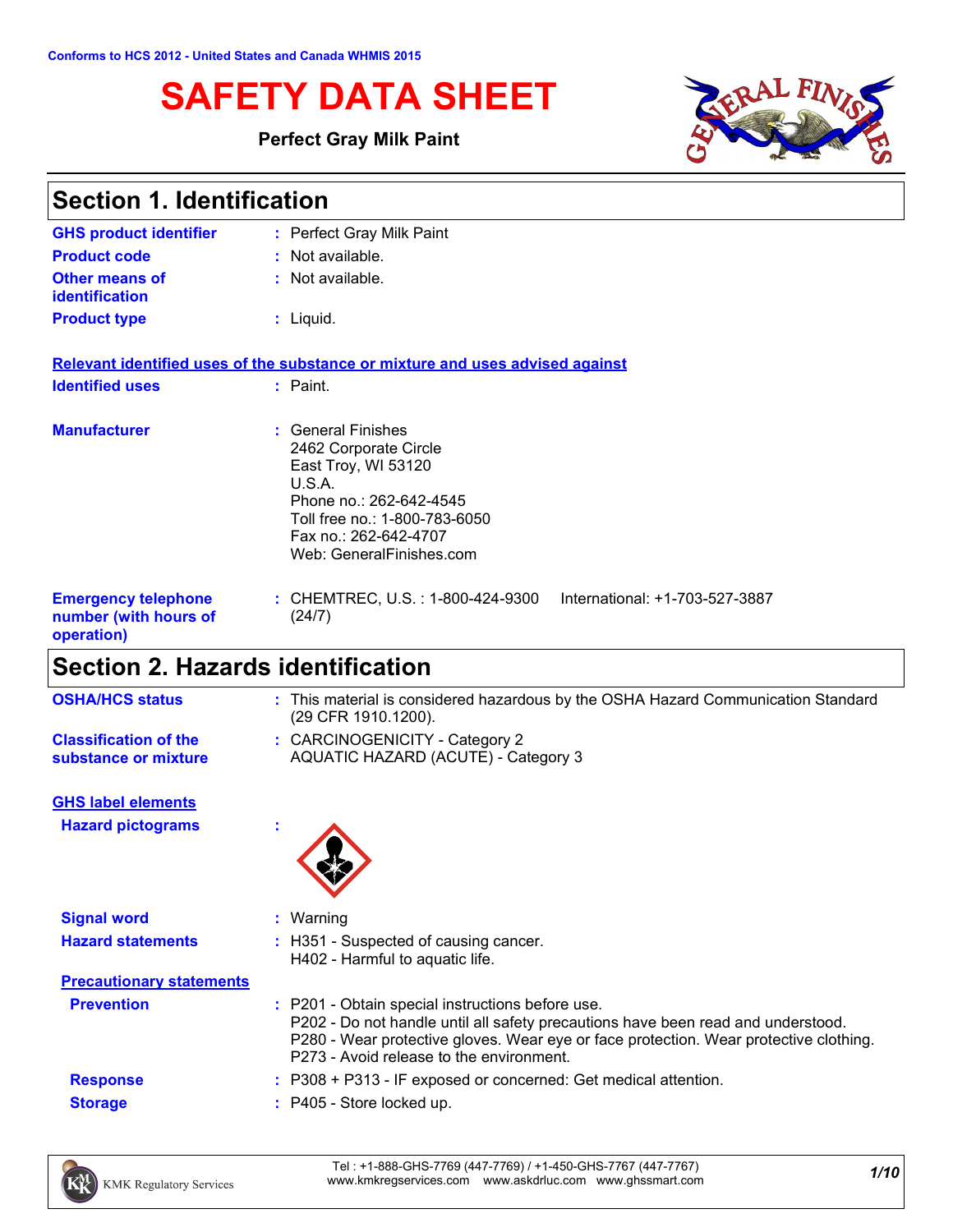

## **Section 2. Hazards identification**

- **Disposal 19501 :** P501 Dispose of contents and container in accordance with all local, regional, national and international regulations.
- **Hazards not otherwise classified**

## **Section 3. Composition/information on ingredients**

**:** None known.

|  | <b>Substance/mixture</b> |  |
|--|--------------------------|--|
|  |                          |  |

**Substance/mixture :** Mixture

**Other means of identification**

**:** Not available.

| <b>Ingredient name</b>           | 0.            | <b>CAS number</b> |
|----------------------------------|---------------|-------------------|
| l Titanium dioxide               | $5 - 10$      | 13463-67-7        |
| Carbon black, respirable powder  | $0.1 - 1$     | 1333-86-4         |
| 3-lodo-2-propynyl butylcarbamate | $0.001 - 0.1$ | 55406-53-6        |

**United States: The exact percentage (concentration) in the composition has been withheld as a trade secret in accordance with paragraph (i) of §1910.1200.**

**Canada: The exact percentage (concentration) in the composition has been withheld as a trade secret in accordance with the amended HPR as of April 2018.**

**There are no additional ingredients present which, within the current knowledge of the supplier and in the concentrations applicable, are classified as hazardous to health or the environment and hence require reporting in this section.**

**Occupational exposure limits, if available, are listed in Section 8.**

## **Section 4. First aid measures**

#### **Description of necessary first aid measures**

| <b>Eye contact</b>  | : Immediately flush eyes with plenty of water, occasionally lifting the upper and lower<br>eyelids. Check for and remove any contact lenses. Continue to rinse for at least 20<br>minutes. Get medical attention.                                                                                                                                                                                                                                                                                                                                                                                                                                                                                                                                                         |
|---------------------|---------------------------------------------------------------------------------------------------------------------------------------------------------------------------------------------------------------------------------------------------------------------------------------------------------------------------------------------------------------------------------------------------------------------------------------------------------------------------------------------------------------------------------------------------------------------------------------------------------------------------------------------------------------------------------------------------------------------------------------------------------------------------|
| <b>Inhalation</b>   | : Remove victim to fresh air and keep at rest in a position comfortable for breathing. If not<br>breathing, if breathing is irregular or if respiratory arrest occurs, provide artificial<br>respiration or oxygen by trained personnel. It may be dangerous to the person providing<br>aid to give mouth-to-mouth resuscitation. Get medical attention. If unconscious, place<br>in recovery position and get medical attention immediately. Maintain an open airway.<br>Loosen tight clothing such as a collar, tie, belt or waistband.                                                                                                                                                                                                                                 |
| <b>Skin contact</b> | : Flush contaminated skin with plenty of water. Continue to rinse for at least 20 minutes.<br>Get medical attention. Wash clothing before reuse. Clean shoes thoroughly before<br>reuse.                                                                                                                                                                                                                                                                                                                                                                                                                                                                                                                                                                                  |
| <b>Ingestion</b>    | : Wash out mouth with water. Remove dentures if any. Remove victim to fresh air and<br>keep at rest in a position comfortable for breathing. If material has been swallowed and<br>the exposed person is conscious, give small quantities of water to drink. Stop if the<br>exposed person feels sick as vomiting may be dangerous. Do not induce vomiting<br>unless directed to do so by medical personnel. If vomiting occurs, the head should be<br>kept low so that vomit does not enter the lungs. Get medical attention. Never give<br>anything by mouth to an unconscious person. If unconscious, place in recovery position<br>and get medical attention immediately. Maintain an open airway. Loosen tight clothing<br>such as a collar, tie, belt or waistband. |

#### **Most important symptoms/effects, acute and delayed**

| <b>Potential acute health effects</b> |                                                     |  |  |
|---------------------------------------|-----------------------------------------------------|--|--|
| Eye contact                           | : No known significant effects or critical hazards. |  |  |
| <b>Inhalation</b>                     | : No known significant effects or critical hazards. |  |  |
| <b>Skin contact</b>                   | : No known significant effects or critical hazards. |  |  |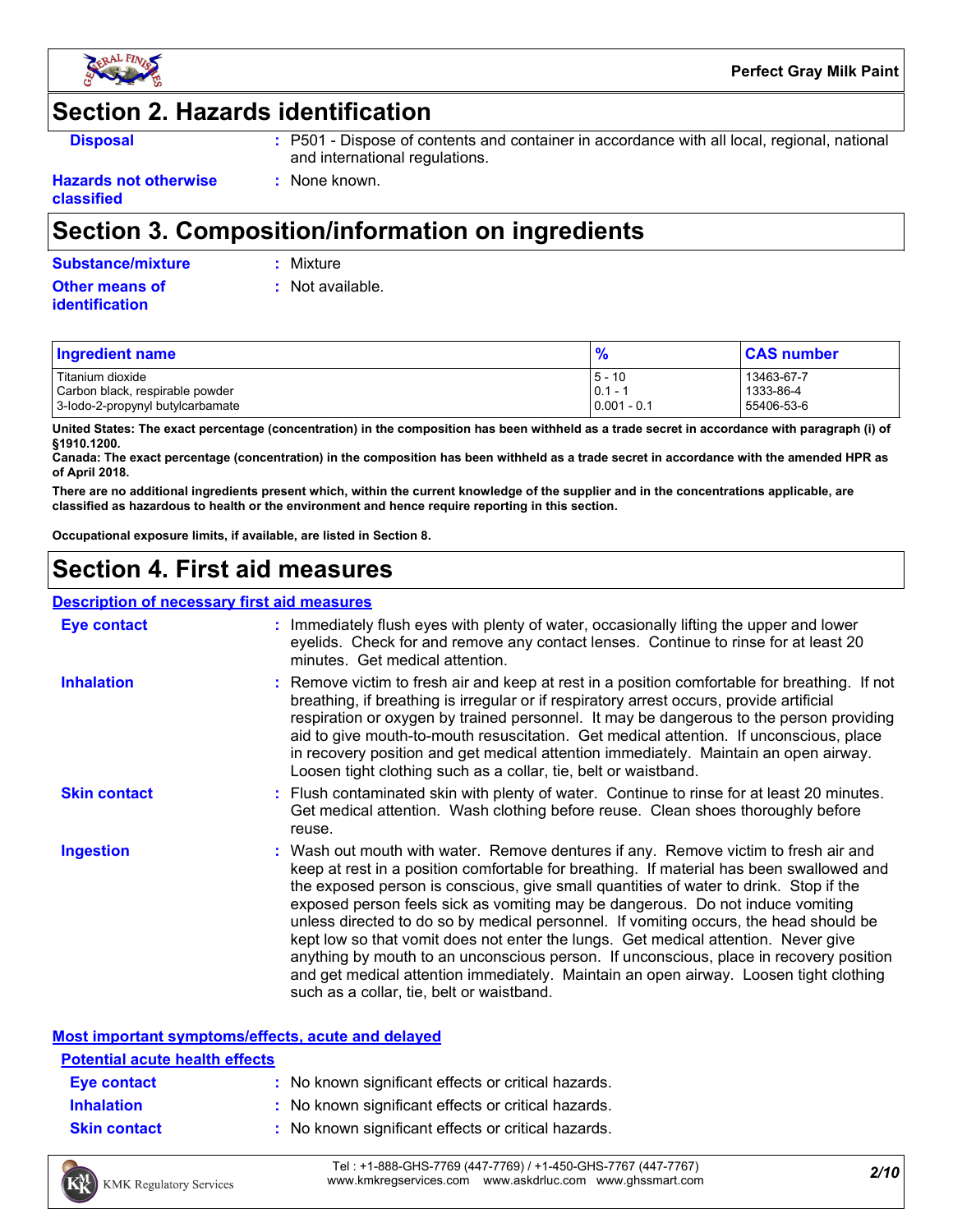



**Ingestion** 

### **Section 4. First aid measures**

| No known significant effects or critical hazards. |
|---------------------------------------------------|
|---------------------------------------------------|

### **Over-exposure signs/symptoms**

| <b>Eye contact</b>  | : No known significant effects or critical hazards. |
|---------------------|-----------------------------------------------------|
| <b>Inhalation</b>   | : No known significant effects or critical hazards. |
| <b>Skin contact</b> | : No known significant effects or critical hazards. |
| <b>Ingestion</b>    | : No known significant effects or critical hazards. |

|                                   | Indication of immediate medical attention and special treatment needed, if necessary                                                                                          |
|-----------------------------------|-------------------------------------------------------------------------------------------------------------------------------------------------------------------------------|
| <b>Notes to physician</b>         | : Treat symptomatically. Contact poison treatment specialist immediately if large<br>quantities have been ingested or inhaled.                                                |
| <b>Specific treatments</b>        | : No specific treatment.                                                                                                                                                      |
| <b>Protection of first-aiders</b> | : No action shall be taken involving any personal risk or without suitable training. It may<br>be dangerous to the person providing aid to give mouth-to-mouth resuscitation. |

#### **See toxicological information (Section 11)**

## **Section 5. Fire-fighting measures**

| <b>Extinguishing media</b>                               |                                                                                                                                                                                                     |
|----------------------------------------------------------|-----------------------------------------------------------------------------------------------------------------------------------------------------------------------------------------------------|
| <b>Suitable extinguishing</b><br>media                   | $\therefore$ In case of fire, use water spray (fog), foam, dry chemical or CO <sub>2</sub> .                                                                                                        |
| <b>Unsuitable extinguishing</b><br>media                 | : None known.                                                                                                                                                                                       |
| <b>Specific hazards arising</b><br>from the chemical     | : No specific fire or explosion hazard.                                                                                                                                                             |
| <b>Hazardous thermal</b><br>decomposition products       | : Decomposition products may include the following materials:<br>carbon dioxide<br>carbon monoxide<br>metal oxide/oxides                                                                            |
| <b>Special protective actions</b><br>for fire-fighters   | : Promptly isolate the scene by removing all persons from the vicinity of the incident if<br>there is a fire. No action shall be taken involving any personal risk or without suitable<br>training. |
| <b>Special protective</b><br>equipment for fire-fighters | : Fire-fighters should wear appropriate protective equipment and self-contained breathing<br>apparatus (SCBA) with a full face-piece operated in positive pressure mode.                            |

## **Section 6. Accidental release measures**

|                                | <b>Personal precautions, protective equipment and emergency procedures</b>                                                                                                                                                                                                                                                                                                                                       |
|--------------------------------|------------------------------------------------------------------------------------------------------------------------------------------------------------------------------------------------------------------------------------------------------------------------------------------------------------------------------------------------------------------------------------------------------------------|
| For non-emergency<br>personnel | : No action shall be taken involving any personal risk or without suitable training.<br>Evacuate surrounding areas. Keep unnecessary and unprotected personnel from<br>entering. Do not touch or walk through spilled material. Avoid breathing vapor or mist.<br>Provide adequate ventilation. Wear appropriate respirator when ventilation is<br>inadequate. Put on appropriate personal protective equipment. |
| For emergency responders       | : If specialized clothing is required to deal with the spillage, take note of any information in<br>Section 8 on suitable and unsuitable materials. See also the information in "For non-<br>emergency personnel".                                                                                                                                                                                               |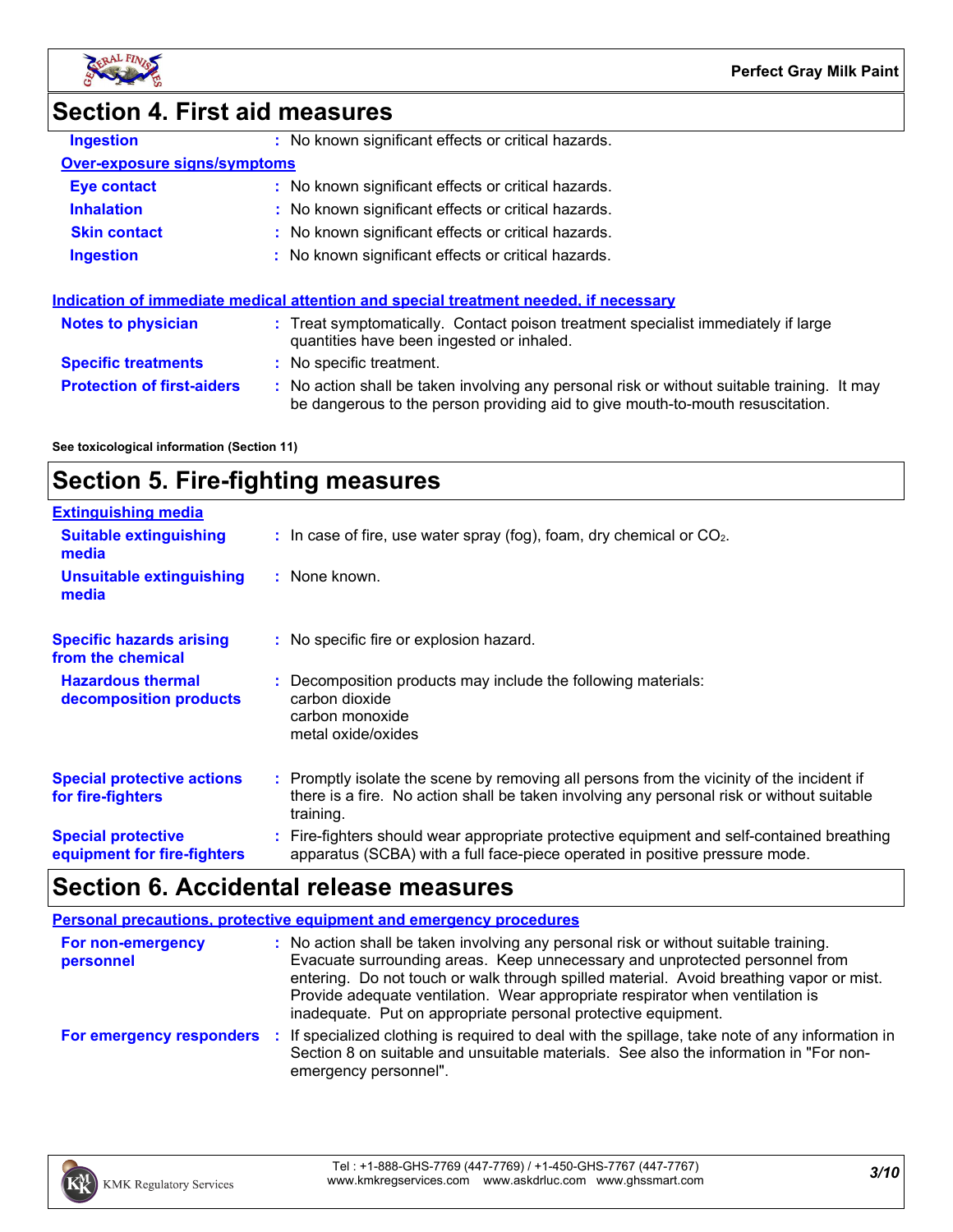

### **Section 6. Accidental release measures**

**Environmental precautions :** Avoid dispersal of spilled material and runoff and contact with soil, waterways, drains and sewers. Inform the relevant authorities if the product has caused environmental pollution (sewers, waterways, soil or air). Water polluting material. May be harmful to the environment if released in large quantities.

#### **Methods and materials for containment and cleaning up**

**Spill** Stop leak if without risk. Move containers from spill area. Approach release from spill upwind. Prevent entry into sewers, water courses, basements or confined areas. Wash spillages into an effluent treatment plant or proceed as follows. Contain and collect spillage with non-combustible, absorbent material e.g. sand, earth, vermiculite or diatomaceous earth and place in container for disposal according to local regulations (see Section 13). Dispose of via a licensed waste disposal contractor. Contaminated absorbent material may pose the same hazard as the spilled product. Note: see Section 1 for emergency contact information and Section 13 for waste disposal.

## **Section 7. Handling and storage**

#### **Precautions for safe handling**

| <b>Protective measures</b>                                                       | : Put on appropriate personal protective equipment (see Section 8). Avoid exposure -<br>obtain special instructions before use. Do not handle until all safety precautions have<br>been read and understood. Do not get in eyes or on skin or clothing. Do not ingest.<br>Avoid breathing vapor or mist. Avoid release to the environment. If during normal use<br>the material presents a respiratory hazard, use only with adequate ventilation or wear<br>appropriate respirator. Keep in the original container or an approved alternative made<br>from a compatible material, kept tightly closed when not in use. Empty containers retain<br>product residue and can be hazardous. Do not reuse container. |
|----------------------------------------------------------------------------------|------------------------------------------------------------------------------------------------------------------------------------------------------------------------------------------------------------------------------------------------------------------------------------------------------------------------------------------------------------------------------------------------------------------------------------------------------------------------------------------------------------------------------------------------------------------------------------------------------------------------------------------------------------------------------------------------------------------|
| <b>Advice on general</b><br>occupational hygiene                                 | Eating, drinking and smoking should be prohibited in areas where this material is<br>handled, stored and processed. Workers should wash hands and face before eating,<br>drinking and smoking. See also Section 8 for additional information on hygiene<br>measures.                                                                                                                                                                                                                                                                                                                                                                                                                                             |
| <b>Conditions for safe storage,</b><br>including any<br><i>incompatibilities</i> | Store in accordance with local regulations. Store in original container protected from<br>direct sunlight in a dry, cool and well-ventilated area, away from incompatible materials<br>(see Section 10) and food and drink. Store locked up. Keep container tightly closed<br>and sealed until ready for use. Containers that have been opened must be carefully<br>resealed and kept upright to prevent leakage. Do not store in unlabeled containers.<br>Use appropriate containment to avoid environmental contamination. See Section 10 for<br>incompatible materials before handling or use.                                                                                                                |

### **Section 8. Exposure controls/personal protection**

### **Control parameters**

### **United States**

| <b>Occupational exposure limits</b> |
|-------------------------------------|
|                                     |

| <b>Ingredient name</b>           | <b>Exposure limits</b>                                     |
|----------------------------------|------------------------------------------------------------|
| Titanium dioxide                 | ACGIH TLV (United States, 3/2017).                         |
|                                  | TWA: $10 \text{ mg/m}^3$ 8 hours.                          |
|                                  | OSHA PEL (United States, 6/2016).                          |
|                                  | TWA: 15 mg/m <sup>3</sup> 8 hours. Form: Total dust        |
| Carbon black, respirable powder  | NIOSH REL (United States, 10/2016).                        |
|                                  | TWA: $3.5 \text{ mg/m}^3$ 10 hours.                        |
|                                  | TWA: 0.1 mg of PAHs/cm <sup>3</sup> 10 hours.              |
|                                  | OSHA PEL (United States, 6/2016).                          |
|                                  | TWA: $3.5 \text{ mg/m}^3$ 8 hours.                         |
|                                  | ACGIH TLV (United States, 3/2017).                         |
|                                  | TWA: 3 mg/m <sup>3</sup> 8 hours. Form: Inhalable fraction |
| 3-lodo-2-propynyl butylcarbamate | None.                                                      |

*4/10* Tel : +1-888-GHS-7769 (447-7769) / +1-450-GHS-7767 (447-7767) www.kmkregservices.com www.askdrluc.com www.ghssmart.com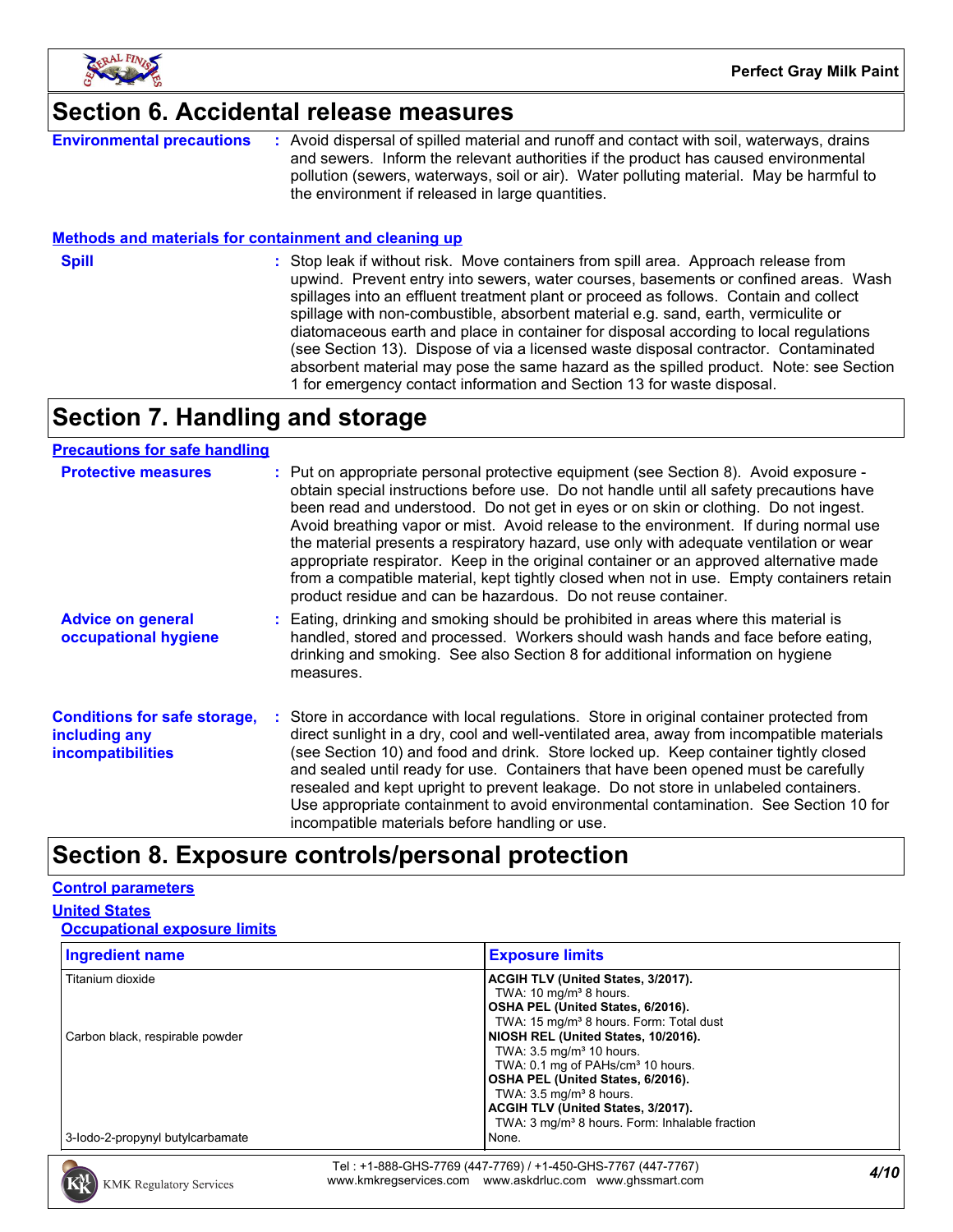

# **Section 8. Exposure controls/personal protection**

### **Canada**

#### **Occupational exposure limits**

| <b>Ingredient name</b>                              | <b>Exposure limits</b>                                                                                                                                                                                                                                                                                                                                                                                                                                                                                                                                                                                                                                                                                                                                                                                                                                                                                                                                                                                                                                                                                 |
|-----------------------------------------------------|--------------------------------------------------------------------------------------------------------------------------------------------------------------------------------------------------------------------------------------------------------------------------------------------------------------------------------------------------------------------------------------------------------------------------------------------------------------------------------------------------------------------------------------------------------------------------------------------------------------------------------------------------------------------------------------------------------------------------------------------------------------------------------------------------------------------------------------------------------------------------------------------------------------------------------------------------------------------------------------------------------------------------------------------------------------------------------------------------------|
| Titanium dioxide<br>Carbon black, respirable powder | CA Alberta Provincial (Canada, 4/2009).<br>8 hrs OEL: 10 mg/m <sup>3</sup> 8 hours.<br>CA British Columbia Provincial (Canada, 6/2017).<br>TWA: 3 mg/m <sup>3</sup> 8 hours. Form: Respirable dust<br>TWA: 10 mg/m <sup>3</sup> 8 hours. Form: Total dust<br>CA Ontario Provincial (Canada, 1/2018).<br>TWA: $10 \text{ mg/m}^3$ 8 hours.<br>CA Quebec Provincial (Canada, 1/2014).<br>TWAEV: 10 mg/m <sup>3</sup> 8 hours. Form: Total dust<br>CA Saskatchewan Provincial (Canada, 7/2013).<br>STEL: 20 mg/m <sup>3</sup> 15 minutes.<br>TWA: $10 \text{ mg/m}^3$ 8 hours.<br>CA British Columbia Provincial (Canada, 6/2017).<br>TWA: 3 mg/m <sup>3</sup> 8 hours. Form: Inhalable<br>CA Alberta Provincial (Canada, 4/2009).<br>8 hrs OEL: 3.5 mg/m <sup>3</sup> 8 hours.<br>CA Quebec Provincial (Canada, 1/2014).<br>TWAEV: $3.5 \text{ mg/m}^3$ 8 hours.<br>CA Ontario Provincial (Canada, 1/2018).<br>TWA: 3 mg/m <sup>3</sup> 8 hours. Form: Inhalable fraction<br>CA Saskatchewan Provincial (Canada, 7/2013).<br>STEL: 7 mg/m <sup>3</sup> 15 minutes.<br>TWA: $3.5 \text{ mg/m}^3$ 8 hours. |

| <b>Appropriate engineering</b><br><b>controls</b> | : If user operations generate dust, fumes, gas, vapor or mist, use process enclosures,<br>local exhaust ventilation or other engineering controls to keep worker exposure to<br>airborne contaminants below any recommended or statutory limits.                                                                                                                                                                                                                                                                                                                                                                       |
|---------------------------------------------------|------------------------------------------------------------------------------------------------------------------------------------------------------------------------------------------------------------------------------------------------------------------------------------------------------------------------------------------------------------------------------------------------------------------------------------------------------------------------------------------------------------------------------------------------------------------------------------------------------------------------|
| <b>Environmental exposure</b><br><b>controls</b>  | : Emissions from ventilation or work process equipment should be checked to ensure<br>they comply with the requirements of environmental protection legislation.                                                                                                                                                                                                                                                                                                                                                                                                                                                       |
| <b>Individual protection measures</b>             |                                                                                                                                                                                                                                                                                                                                                                                                                                                                                                                                                                                                                        |
| <b>Hygiene measures</b>                           | : Wash hands, forearms and face thoroughly after handling chemical products, before<br>eating, smoking and using the lavatory and at the end of the working period.<br>Appropriate techniques should be used to remove potentially contaminated clothing.<br>Wash contaminated clothing before reusing. Ensure that eyewash stations and safety<br>showers are close to the workstation location.                                                                                                                                                                                                                      |
| <b>Eye/face protection</b>                        | : Safety eyewear complying with an approved standard should be used when a risk<br>assessment indicates this is necessary to avoid exposure to liquid splashes, mists,<br>gases or dusts. If contact is possible, the following protection should be worn, unless<br>the assessment indicates a higher degree of protection: safety glasses with side-shields.                                                                                                                                                                                                                                                         |
| <b>Skin protection</b>                            |                                                                                                                                                                                                                                                                                                                                                                                                                                                                                                                                                                                                                        |
| <b>Hand protection</b>                            | : Chemical-resistant, impervious gloves complying with an approved standard should be<br>worn at all times when handling chemical products if a risk assessment indicates this is<br>necessary. Considering the parameters specified by the glove manufacturer, check<br>during use that the gloves are still retaining their protective properties. It should be<br>noted that the time to breakthrough for any glove material may be different for different<br>glove manufacturers. In the case of mixtures, consisting of several substances, the<br>protection time of the gloves cannot be accurately estimated. |
| <b>Body protection</b>                            | : Personal protective equipment for the body should be selected based on the task being<br>performed and the risks involved and should be approved by a specialist before<br>handling this product.                                                                                                                                                                                                                                                                                                                                                                                                                    |
| <b>Other skin protection</b>                      | : Appropriate footwear and any additional skin protection measures should be selected<br>based on the task being performed and the risks involved and should be approved by a<br>specialist before handling this product.                                                                                                                                                                                                                                                                                                                                                                                              |
| <b>KMK Regulatory Services</b>                    | Tel: +1-888-GHS-7769 (447-7769) / +1-450-GHS-7767 (447-7767)<br>5/10<br>www.kmkregservices.com www.askdrluc.com www.ghssmart.com                                                                                                                                                                                                                                                                                                                                                                                                                                                                                       |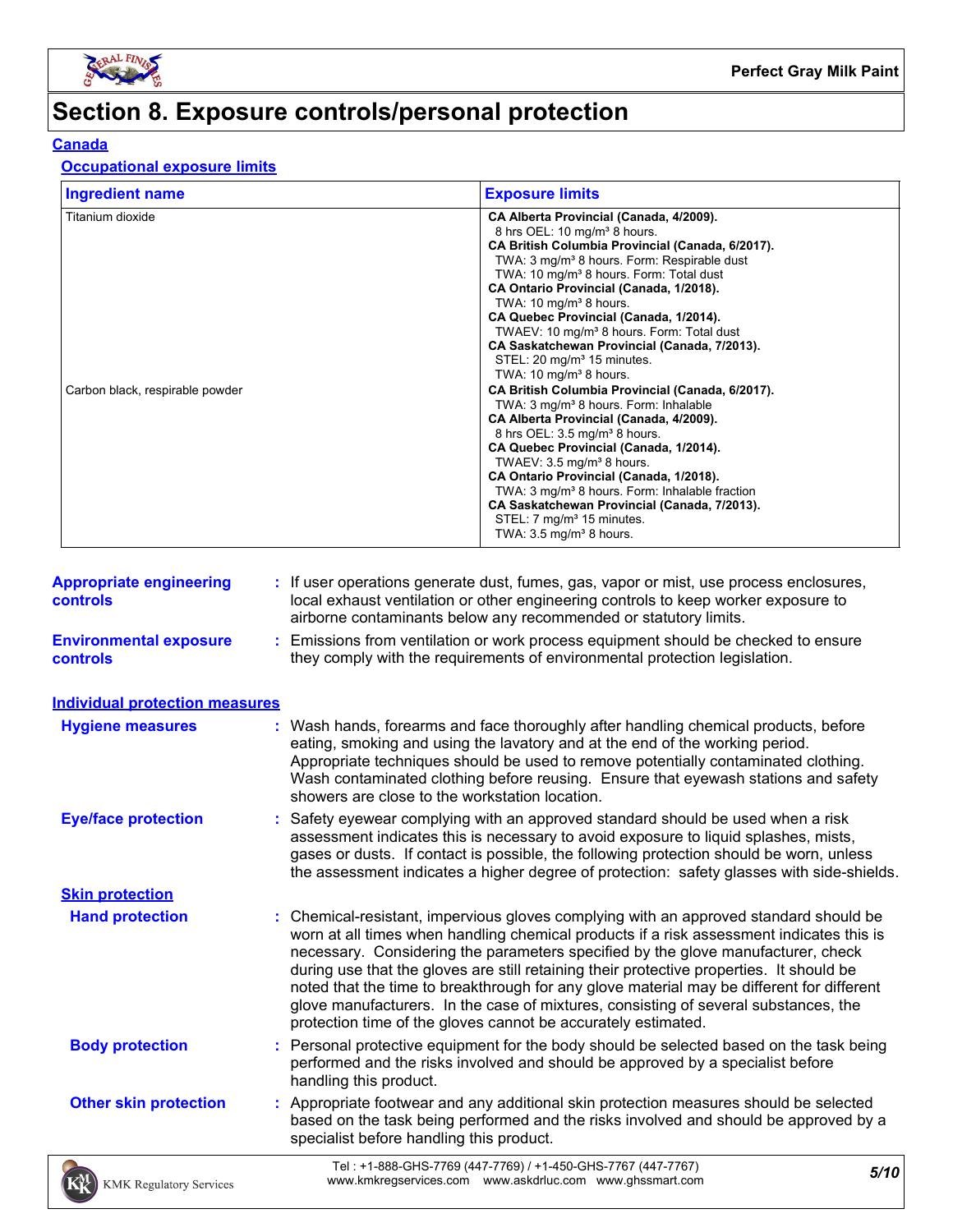

### **Section 8. Exposure controls/personal protection**

```
Respiratory protection :
```
Based on the hazard and potential for exposure, select a respirator that meets the appropriate standard or certification. Respirators must be used according to a respiratory protection program to ensure proper fitting, training, and other important aspects of use.

## **Section 9. Physical and chemical properties**

| : Liquid. [Viscous.]                 |
|--------------------------------------|
| $:$ Gray.                            |
| $:$ Latex.                           |
| $:$ Not available.                   |
| $: 7.8 \text{ to } 9$                |
| $:$ Not available.                   |
| : Not available.                     |
| : Not available.                     |
| : Not available.                     |
| : Not available.                     |
| : Not available.                     |
| : Not available.                     |
| $: 10.1$ lb/gal                      |
| $:$ Not available.                   |
| : Soluble in water.                  |
| : Not available.                     |
| : Not available.                     |
| $:$ Not available.                   |
| Dynamic: 1500 mPa s (1500 cP) @ 75°F |
| : 33 g/L                             |
| : Not available.                     |
|                                      |

## **Section 10. Stability and reactivity**

| <b>Reactivity</b>                            | : No specific test data related to reactivity available for this product or its ingredients.              |
|----------------------------------------------|-----------------------------------------------------------------------------------------------------------|
| <b>Chemical stability</b>                    | : The product is stable.                                                                                  |
| <b>Possibility of hazardous</b><br>reactions | : Under normal conditions of storage and use, hazardous reactions will not occur.                         |
| <b>Conditions to avoid</b>                   | : Protect from freezing.                                                                                  |
| <b>Incompatible materials</b>                | : Reactive or incompatible with the following materials: oxidizing materials.                             |
| <b>Hazardous decomposition</b><br>products   | : Under normal conditions of storage and use, hazardous decomposition products should<br>not be produced. |

*6/10* Tel : +1-888-GHS-7769 (447-7769) / +1-450-GHS-7767 (447-7767) www.kmkregservices.com www.askdrluc.com www.ghssmart.com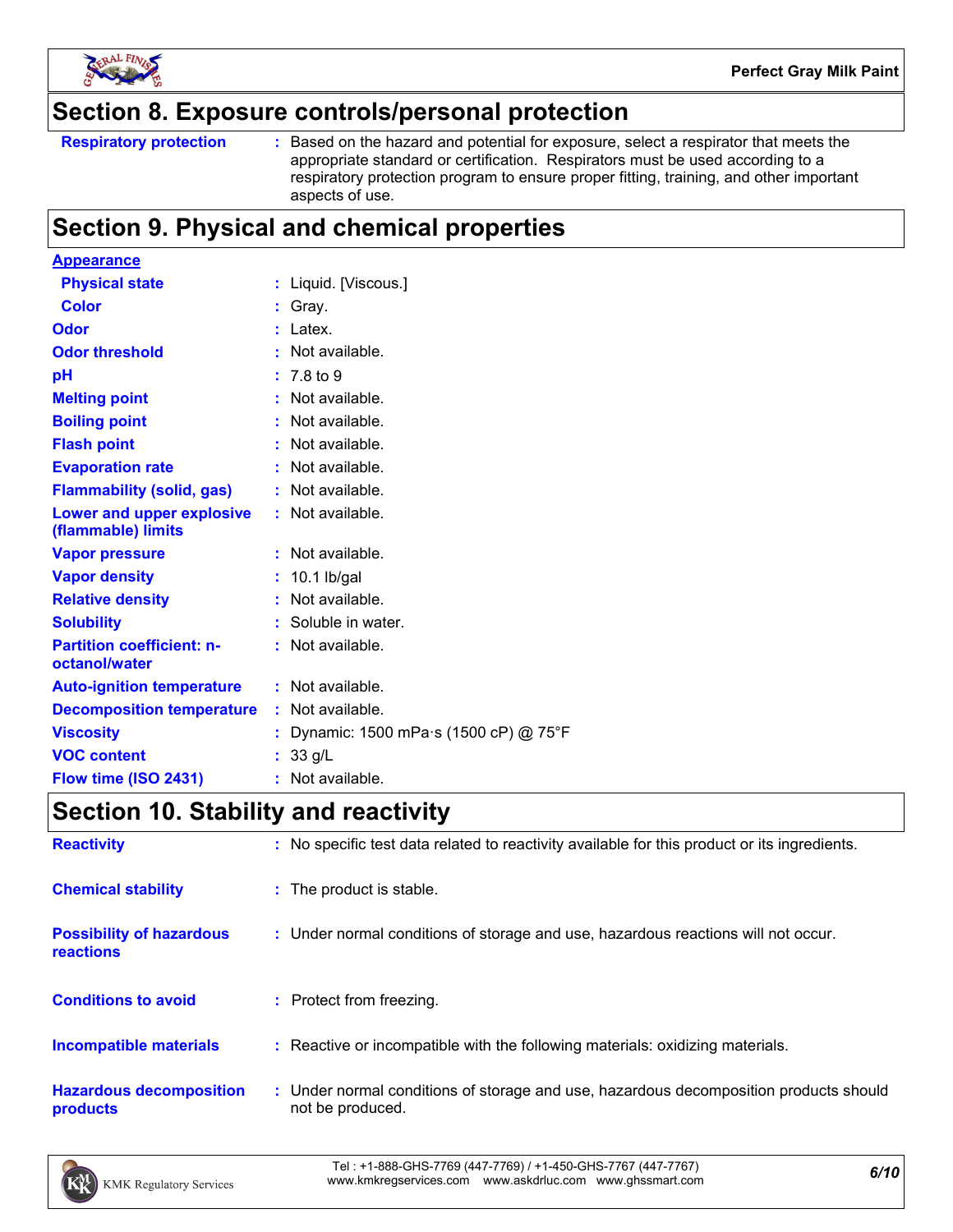

### **Section 11. Toxicological information**

### **Information on toxicological effects**

#### **Acute toxicity**

| <b>Product/ingredient name</b>                                      | Result                 | <b>Species</b> | <b>Dose</b>                | <b>Exposure</b> |  |
|---------------------------------------------------------------------|------------------------|----------------|----------------------------|-----------------|--|
| Carbon black, respirable powder<br>3-lodo-2-propynyl butylcarbamate | LD50 Oral<br>LD50 Oral | Rat<br>Rat     | >15400 mg/kg<br>1470 mg/kg |                 |  |

#### **Irritation/Corrosion**

There is no data available.

### **Sensitization**

There is no data available.

#### **Mutagenicity**

There is no data available.

#### **Carcinogenicity**

#### **Classification**

| <b>Product/ingredient name</b>                      | <b>OSHA</b> | <b>IARC</b> | <b>NTP</b> |
|-----------------------------------------------------|-------------|-------------|------------|
| Titanium dioxide<br>Carbon black, respirable powder |             | 2B<br>2B    |            |

#### **Reproductive toxicity**

There is no data available.

#### **Teratogenicity**

There is no data available.

#### **Specific target organ toxicity (single exposure)**

There is no data available.

#### **Specific target organ toxicity (repeated exposure)**

| <b>Name</b>                      | <b>Category</b> | <b>Target organs</b> |
|----------------------------------|-----------------|----------------------|
| 3-lodo-2-propynyl butylcarbamate | Category        | <b>I</b> larynx      |

#### **Aspiration hazard**

There is no data available.

#### **Information on the likely routes of exposure :** Dermal contact. Eye contact. Inhalation. Ingestion.

#### **Potential acute health effects**

| <b>Eye contact</b>  | : No known significant effects or critical hazards. |
|---------------------|-----------------------------------------------------|
| <b>Inhalation</b>   | : No known significant effects or critical hazards. |
| <b>Skin contact</b> | : No known significant effects or critical hazards. |
| <b>Ingestion</b>    | : No known significant effects or critical hazards. |

### **Symptoms related to the physical, chemical and toxicological characteristics**

| <b>Eve contact</b>  | : No known significant effects or critical hazards. |
|---------------------|-----------------------------------------------------|
| <b>Inhalation</b>   | : No known significant effects or critical hazards. |
| <b>Skin contact</b> | : No known significant effects or critical hazards. |
| <b>Ingestion</b>    | : No known significant effects or critical hazards. |

### **Delayed and immediate effects and also chronic effects from short and long term exposure Short term exposure**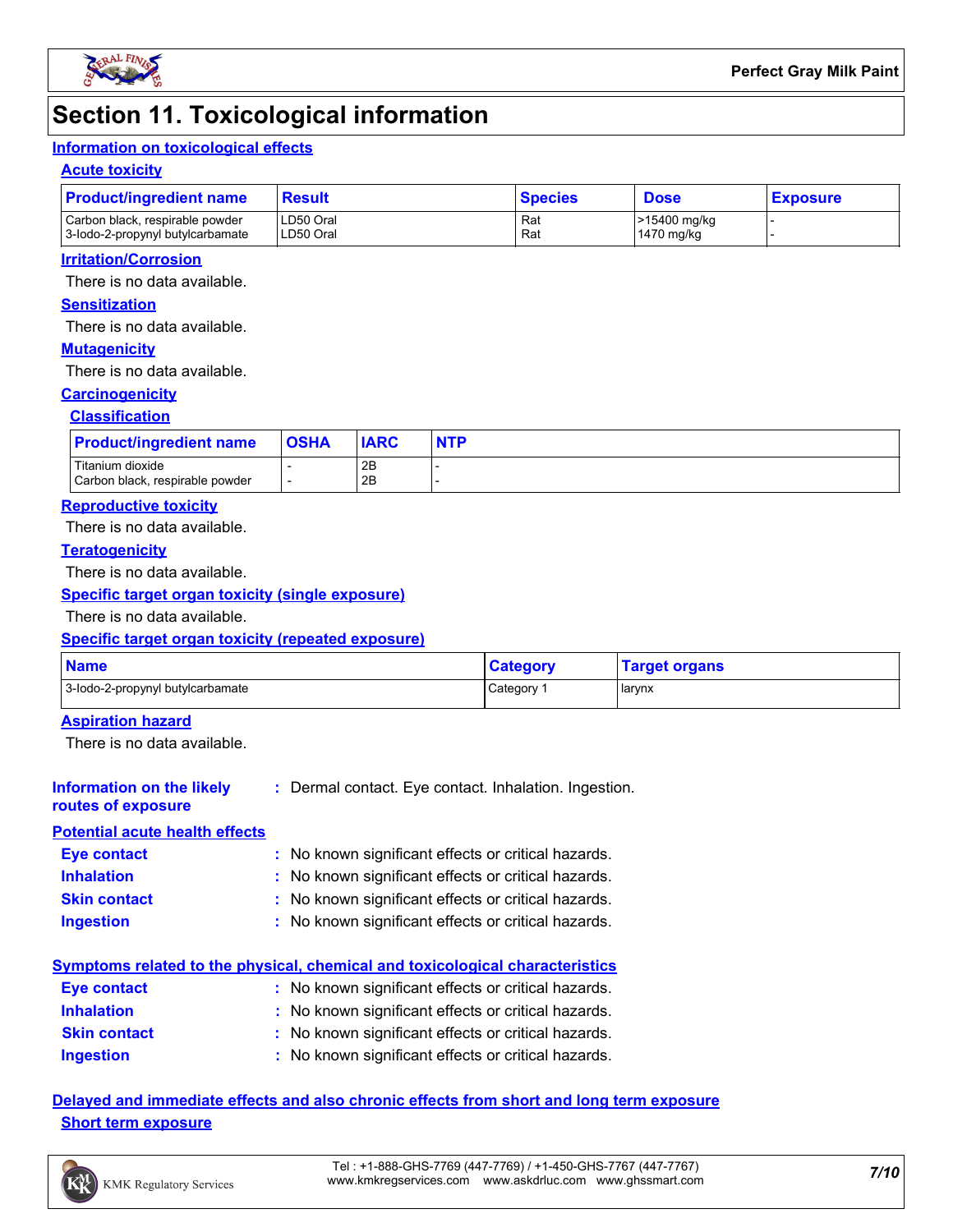

# **Section 11. Toxicological information**

| <b>Potential immediate</b><br><b>effects</b> |  | : No known significant effects or critical hazards.                                         |  |
|----------------------------------------------|--|---------------------------------------------------------------------------------------------|--|
| <b>Potential delayed effects</b>             |  | : No known significant effects or critical hazards.                                         |  |
| <b>Long term exposure</b>                    |  |                                                                                             |  |
| <b>Potential immediate</b><br>effects        |  | : No known significant effects or critical hazards.                                         |  |
| <b>Potential delayed effects</b>             |  | : No known significant effects or critical hazards.                                         |  |
| <b>Potential chronic health effects</b>      |  |                                                                                             |  |
| <b>General</b>                               |  | : No known significant effects or critical hazards.                                         |  |
| <b>Carcinogenicity</b>                       |  | : Suspected of causing cancer. Risk of cancer depends on duration and level of<br>exposure. |  |
| <b>Mutagenicity</b>                          |  | : No known significant effects or critical hazards.                                         |  |
| <b>Teratogenicity</b>                        |  | : No known significant effects or critical hazards.                                         |  |
| <b>Developmental effects</b>                 |  | : No known significant effects or critical hazards.                                         |  |
| <b>Fertility effects</b>                     |  | : No known significant effects or critical hazards.                                         |  |
|                                              |  |                                                                                             |  |

#### **Numerical measures of toxicity**

**Acute toxicity estimates**

There is no data available.

## **Section 12. Ecological information**

#### **Toxicity**

| <b>Product/ingredient name</b>   | Result                                | <b>Species</b>                        | <b>Exposure</b> |
|----------------------------------|---------------------------------------|---------------------------------------|-----------------|
| Titanium dioxide                 | Acute LC50 >1000000 µg/L Marine water | l Fish - Fundulus heteroclitus        | 96 hours        |
| Carbon black, respirable powder  | Acute EC50 37.563 mg/L Fresh water    | Daphnia - Daphnia magna - Neonate     | 48 hours        |
| 3-lodo-2-propynyl butylcarbamate | Acute LC50 500 ppb Fresh water        | Crustaceans - Hyalella azteca         | 48 hours        |
|                                  | Acute LC50 40 ppb Fresh water         | l Daphnia - Daphnia magna             | 48 hours        |
|                                  | Acute LC50 67 µg/L Fresh water        | Fish - Oncorhynchus mykiss - Juvenile | 96 hours        |
|                                  |                                       | (Fledgling, Hatchling, Weanling)      |                 |
|                                  | Chronic NOEC 8.4 ppb                  | Fish - Pimephales promelas            | 35 days         |
|                                  |                                       |                                       |                 |

#### **Persistence and degradability**

There is no data available.

#### **Bioaccumulative potential**

There is no data available.

| <b>Mobility in soil</b>                                 |                                                     |
|---------------------------------------------------------|-----------------------------------------------------|
| <b>Soil/water partition</b><br><b>coefficient (Koc)</b> | : Not available.                                    |
| <b>Other adverse effects</b>                            | : No known significant effects or critical hazards. |

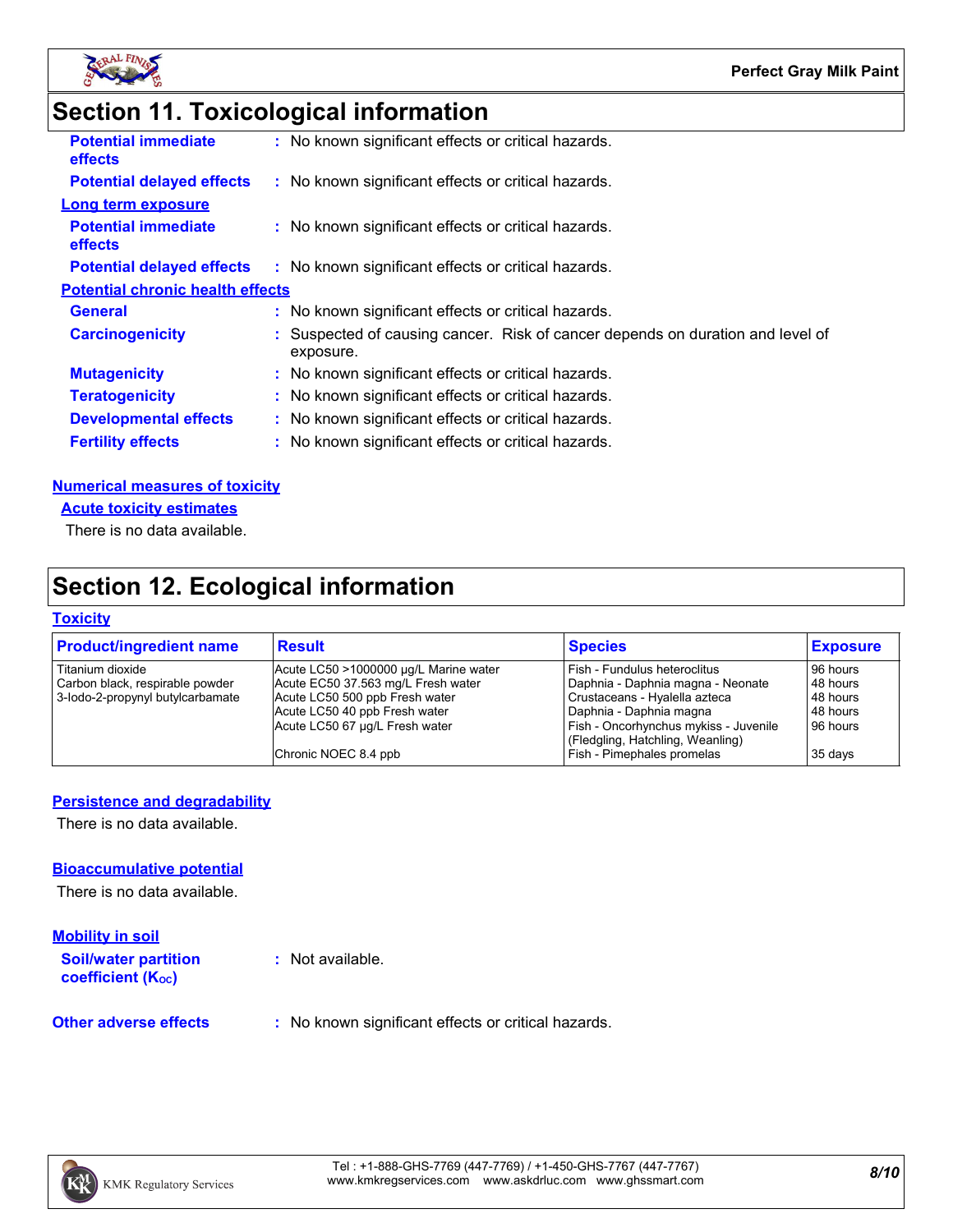

## **Section 13. Disposal considerations**

**Disposal methods :**

The generation of waste should be avoided or minimized wherever possible. Disposal of this product, solutions and any by-products should comply with the requirements of environmental protection and waste disposal legislation and any regional local authority requirements. Dispose of surplus and non-recyclable products via a licensed waste disposal contractor. Waste should not be disposed of untreated to the sewer unless fully compliant with the requirements of all authorities with jurisdiction. Waste packaging should be recycled. Incineration or landfill should only be considered when recycling is not feasible. This material and its container must be disposed of in a safe way. Care should be taken when handling empty containers that have not been cleaned or rinsed out. Empty containers or liners may retain some product residues. Avoid dispersal of spilled material and runoff and contact with soil, waterways, drains and sewers.

## **Section 14. Transport information**

|                                      | <b>DOT Classification</b> | <b>TDG Classification</b> | <b>IMDG</b>    | <b>IATA</b>              |
|--------------------------------------|---------------------------|---------------------------|----------------|--------------------------|
| <b>UN number</b>                     | Not regulated.            | Not regulated.            | Not regulated. | Not regulated.           |
| <b>UN proper</b><br>shipping name    |                           |                           |                |                          |
| <b>Transport</b><br>hazard class(es) |                           | $\overline{\phantom{0}}$  |                |                          |
| <b>Packing group</b>                 | $\overline{\phantom{a}}$  | $\overline{\phantom{0}}$  |                | $\overline{\phantom{0}}$ |
| <b>Environmental</b><br>hazards      | No.                       | No.                       | No.            | No.                      |

**AERG :** Not applicable

**Special precautions for user Transport within user's premises:** always transport in closed containers that are **:** upright and secure. Ensure that persons transporting the product know what to do in the event of an accident or spillage.

## **Section 15. Regulatory information**

| <b>U.S. Federal regulations</b>                                                   | : United States inventory (TSCA 8b): All components are listed or exempted.<br>Clean Water Act (CWA) 311: Cyclohexane |
|-----------------------------------------------------------------------------------|-----------------------------------------------------------------------------------------------------------------------|
| <b>Clean Air Act Section 112</b><br>(b) Hazardous Air<br><b>Pollutants (HAPS)</b> | : Not listed                                                                                                          |
| <b>Clean Air Act Section 602</b><br><b>Class I Substances</b>                     | : Not listed                                                                                                          |
| <b>Clean Air Act Section 602</b><br><b>Class II Substances</b>                    | : Not listed                                                                                                          |
| <b>DEA List I Chemicals</b><br>(Precursor Chemicals)                              | : Not listed                                                                                                          |
| <b>DEA List II Chemicals</b><br><b>(Essential Chemicals)</b>                      | : Not listed                                                                                                          |

**SARA 302/304**